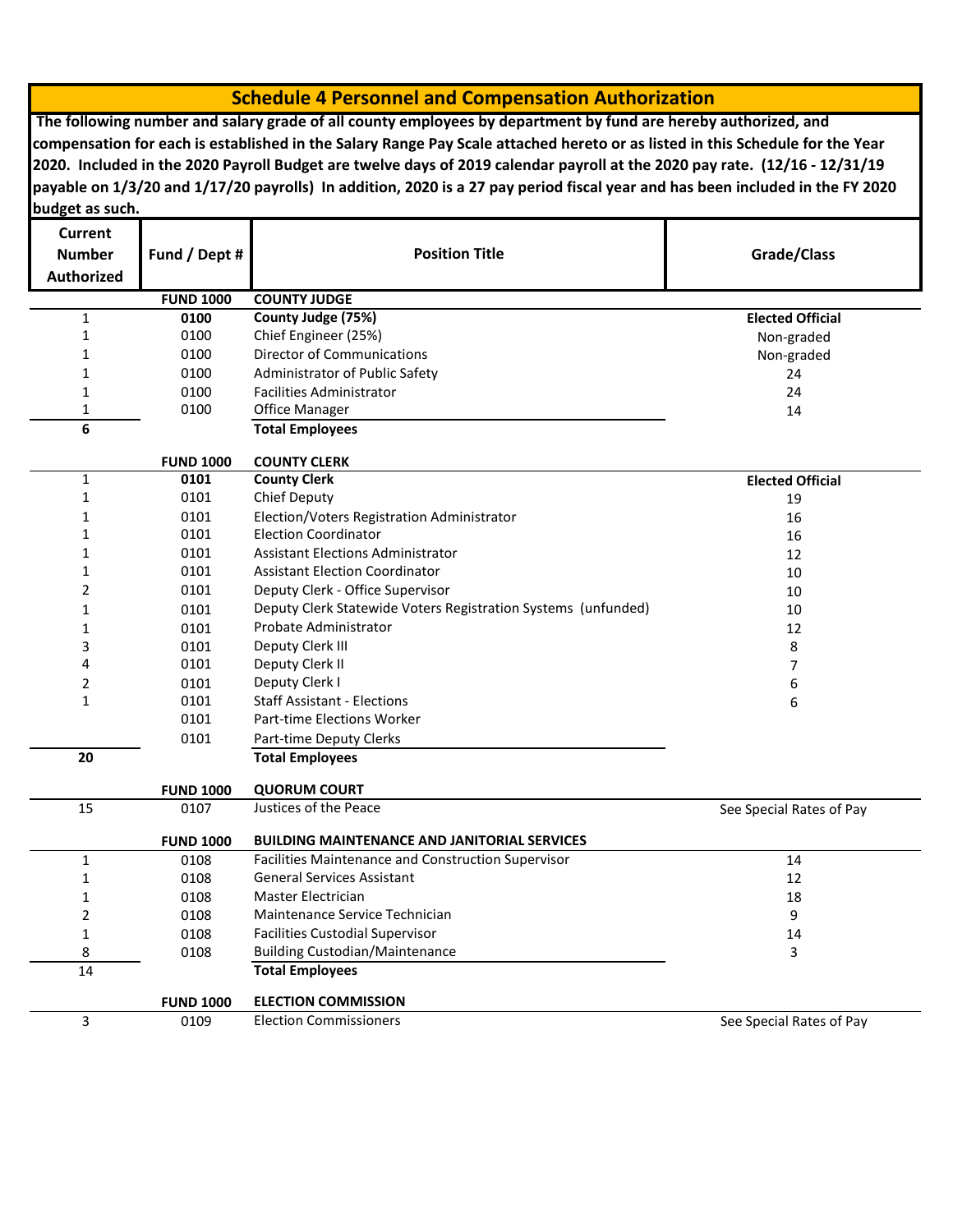| <b>Current</b>    |                  |                                                              |                          |
|-------------------|------------------|--------------------------------------------------------------|--------------------------|
| <b>Number</b>     | Fund / Dept #    | <b>Position Title</b>                                        | Grade/Class              |
| <b>Authorized</b> |                  |                                                              |                          |
|                   | <b>FUND 1000</b> | <b>PLANNING</b>                                              |                          |
| $\mathbf 1$       | 0110             | Director of Planning                                         | 22                       |
| 1                 | 0110             | Senior Planner                                               | 15                       |
| $\mathbf{1}$      | 0110             | <b>County Planner</b>                                        | 12                       |
| 10                | 0110             | Planning Board of Appeals                                    | See Special Rates of Pay |
| $\overline{7}$    | 0110             | <b>Planning Board Members</b>                                | See Special Rates of Pay |
| 3                 |                  | <b>Total Employees</b>                                       |                          |
|                   | <b>FUND 1000</b> | <b>ACCOUNTING/HUMAN RESOURCES</b>                            |                          |
| 1                 | 0113             | Comptroller/Administrator of Shared Services                 | Non-Graded               |
| 1                 | 0113             | <b>Accounting Manager</b>                                    | 22                       |
| 1                 | 0113             | Accounts Payable and Grants Manager                          | 15                       |
| 1                 | 0113             | <b>Purchasing Manager</b>                                    | 15                       |
| 2                 | 0113             | <b>Senior Accounting Specialist</b>                          | 10                       |
| 1                 | 0113             | <b>Accounting Specialist</b>                                 | 8                        |
| 1                 | 0113             | Human Resources Director                                     | Non-Graded               |
| $\mathbf{1}$      | 0113             | Human Resources Manager                                      | 20                       |
| 1                 | 0113             | Payroll Coordinator                                          | 10                       |
| 2                 | 0113             | Human Resources Specialist                                   | 12                       |
|                   |                  | Part-time Clerical Pool                                      |                          |
| 12                |                  | <b>Total Employees</b>                                       |                          |
|                   |                  |                                                              |                          |
|                   | <b>FUND 1000</b> | <b>INFORMATION TECHNOLOGY</b>                                |                          |
| $\mathbf{1}$      | 0115             | Director of Information Technology                           | Non-graded               |
| 1                 | 0115             | Systems Administrator                                        | 20                       |
| 1                 | 0115             | Database Administrator and Project Coordinator               | 20                       |
| 1                 | 0115             | Network Administrator                                        | 20                       |
| 1                 | 0115             | Web Administrator                                            | 19                       |
| 1                 | 0115             | <b>Software Applications Specialist</b>                      | 18                       |
| 1                 | 0115             | <b>GIS Specialist</b>                                        | 18                       |
| 1                 | 0115             | Network Analyst                                              | 16                       |
| 2                 | 0115             | <b>Systems Analyst</b>                                       | 16                       |
| 1                 | 0115             | <b>Security Analyst</b>                                      | 16                       |
| 1                 | 0115             | Procurement and Inventory Coordinator                        | 14                       |
| 3                 | 0115             | <b>IT Support Specialist</b>                                 | 14                       |
|                   | 0115             | Part-time                                                    |                          |
| 15                |                  | <b>Total Employees</b>                                       |                          |
|                   | <b>FUND 1000</b> | <b>ENVIRONMENTAL SERVICES</b>                                |                          |
| $\mathbf{1}$      | 0130             | <b>Environmental Services Manager</b>                        | 14                       |
| 1                 | 0130             | Senior Environmental Officer                                 | 13                       |
| 1                 | 0130             | <b>Environmental Officer</b>                                 | 11                       |
| 3                 |                  | <b>Total Employees</b>                                       |                          |
|                   | <b>FUND 1000</b> | <b>BUILDING SAFETY</b>                                       |                          |
| $\mathbf{1}$      | 0140             | Senior Building Inspector                                    | 16                       |
| 2                 | 0140             | <b>Building Safety Inspector</b>                             | 13                       |
| 2                 | 0140             | <b>Community Risk Reduction Support Specialist</b><br>$10\,$ |                          |
| 5                 |                  | <b>Total Employees</b>                                       |                          |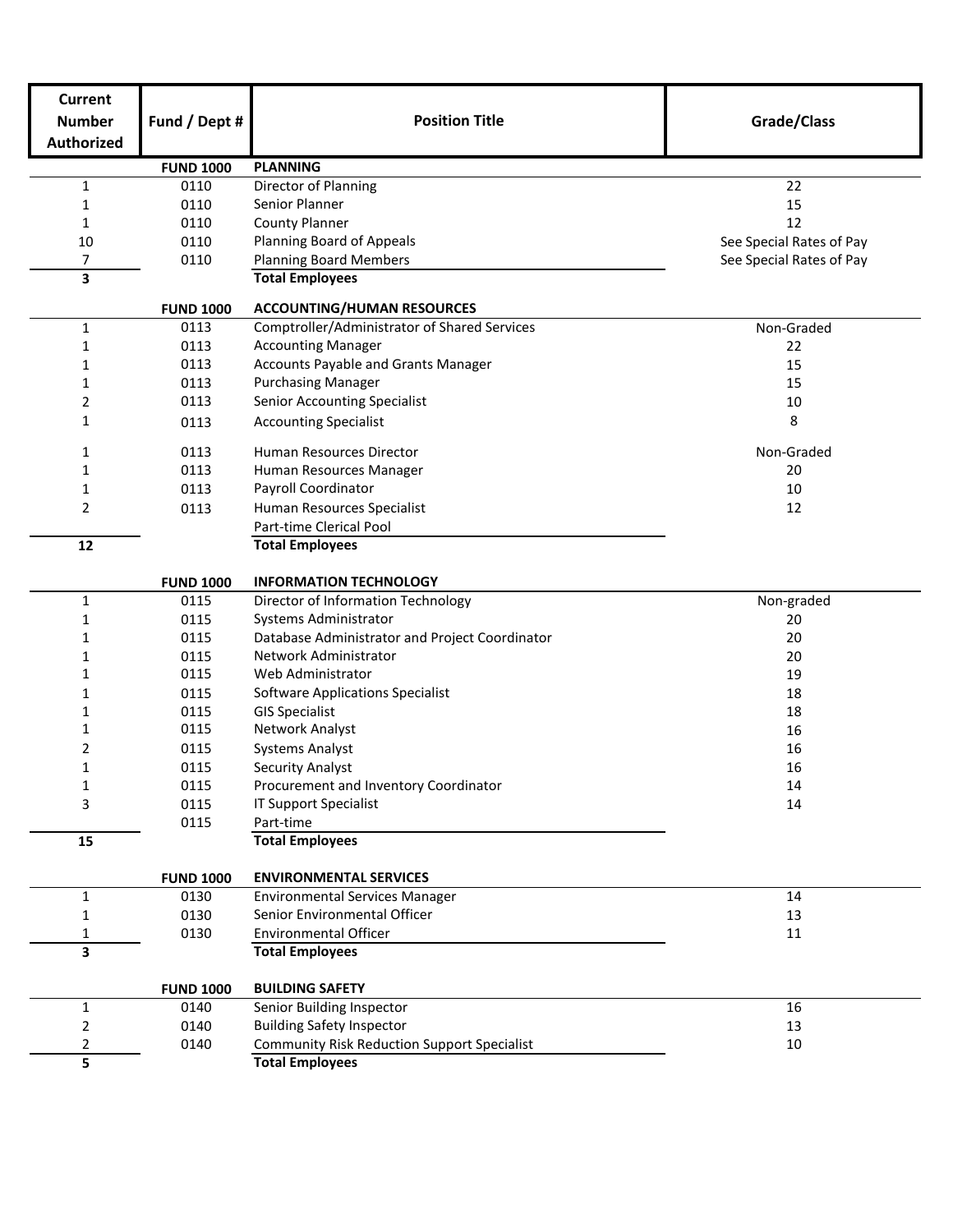| <b>Current</b>    |                  |                                                        |                           |  |  |
|-------------------|------------------|--------------------------------------------------------|---------------------------|--|--|
| <b>Number</b>     | Fund / Dept #    | <b>Position Title</b>                                  | Grade/Class               |  |  |
| <b>Authorized</b> |                  |                                                        |                           |  |  |
|                   | <b>FUND 1000</b> | <b>COUNTY SHERIFF</b>                                  |                           |  |  |
| $\mathbf{1}$      | 0400             | <b>Sheriff</b>                                         | <b>Elected Official</b>   |  |  |
| 1                 | 0400             | Chief Deputy                                           | Non-Graded                |  |  |
| 2                 | 0400             | Major                                                  | Major                     |  |  |
| 3                 | 0400             | Captain                                                | Captain                   |  |  |
| 1                 | 0400             | <b>Crime Analyst</b>                                   | Crime Analyst             |  |  |
| 5                 | 0400             | Lieutenant                                             | Lieutenant                |  |  |
| 1                 | 0400             | Lieutenant - Public Information                        | Lieutenant                |  |  |
| 10                | 0400             | Sergeant                                               | Sergeant                  |  |  |
| 18                | 0400             | Detective                                              | Detective                 |  |  |
| 6                 | 0400             | Corporal                                               | Corporal                  |  |  |
| 59                | 0400             | Deputy Sheriff (incl Rogers Dist Court & Rogers Annex) | Deputy Sheriff            |  |  |
| 3                 | 0400             | Deputy Sheriff - SRO                                   | <b>Deputy Sheriff</b>     |  |  |
| 2                 | 0400             | Animal Control Officer                                 | Animal Control Officer    |  |  |
| 2                 | 0400             | Crime Property Technician                              | Crime Property Technician |  |  |
| 1                 | 0400             | Systems Administrator                                  | 20                        |  |  |
| 1                 | 0400             | <b>Software Applications Specialist</b>                | 18                        |  |  |
| 1                 | 0400             | <b>Office Manager</b>                                  | 14                        |  |  |
| 1                 | 0400             | Supervisor - Auto Maintenance                          | 11                        |  |  |
| 1                 | 0400             | Supervisor - Warrants/Records                          | 10                        |  |  |
| 1                 | 0400             | Bookkeeper                                             | 10                        |  |  |
| 2                 | 0400             | Deputy Bookkeeper                                      | 8                         |  |  |
| 7                 | 0400             | Secretary/Warrants/Records/CID                         | 6                         |  |  |
| 1                 | 0400             | <b>Staff Assistant</b>                                 | 6                         |  |  |
|                   |                  | Deputies - Part Time                                   | 13                        |  |  |
| 130               |                  | <b>Total Employees</b>                                 |                           |  |  |
|                   |                  |                                                        |                           |  |  |
|                   | <b>FUND 1000</b> | <b>CIRCUIT COURT, DIVISION 1</b>                       |                           |  |  |
|                   | 0401             | Case Coordinator, Supplemental Pay                     | See Special Rates of Pay  |  |  |
| 1                 | 0401             | <b>Courtroom Security Officer</b>                      | 11                        |  |  |
| 1                 | 0401             | Court Orders Clerk                                     | 7                         |  |  |
| $\overline{2}$    |                  | <b>Total Employees</b>                                 |                           |  |  |
|                   | <b>FUND 1000</b> | <b>CIRCUIT COURT, DIVISION 2</b>                       |                           |  |  |
| $\mathbf{1}$      | 0402             | <b>Courtroom Security Officer</b><br>11                |                           |  |  |
| 1                 | 0402             | Court Orders Clerk                                     | 7                         |  |  |
| $\overline{2}$    |                  | <b>Total Employees</b>                                 |                           |  |  |
|                   |                  |                                                        |                           |  |  |
|                   | <b>FUND 1000</b> | <b>CIRCUIT COURT, DIVISION 4</b>                       |                           |  |  |
| $\mathbf{1}$      | 0403             | Courtroom Security Officer                             | 11                        |  |  |
|                   | 0403             | Part-Time Legal Sec/Court Orders Clerk                 | 7                         |  |  |
| $\mathbf{1}$      |                  | <b>Total Employees</b>                                 |                           |  |  |
|                   | <b>FUND 1000</b> | <b>CIRCUIT COURT, DIVISION 5</b>                       |                           |  |  |
| $\mathbf{1}$      | 0404             | Courtroom Security Officer                             | $11\,$                    |  |  |
| 1                 | 0404             | Court Orders Clerk                                     | 7                         |  |  |
| $\overline{2}$    |                  | <b>Total Employees</b>                                 |                           |  |  |
|                   |                  |                                                        |                           |  |  |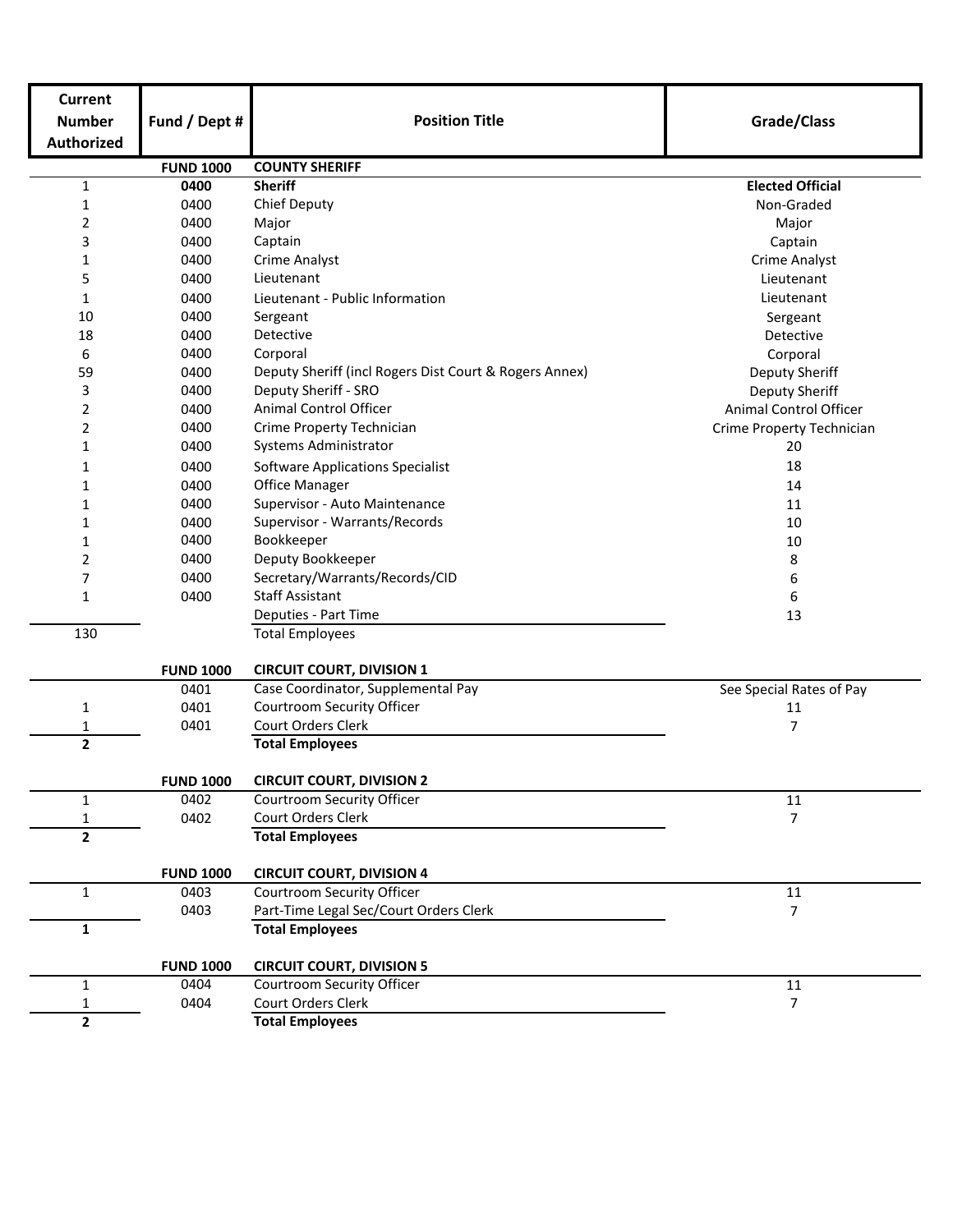| <b>Current</b><br><b>Number</b> | Fund / Dept #    | <b>Position Title</b>                              | Grade/Class |
|---------------------------------|------------------|----------------------------------------------------|-------------|
| <b>Authorized</b>               |                  |                                                    |             |
|                                 |                  |                                                    |             |
|                                 | <b>FUND 1000</b> | <b>CIRCUIT COURT, DIVISION 6</b>                   |             |
| $\mathbf{1}$                    | 0405             | <b>Courtroom Security Officer</b>                  | $11\,$      |
| 1                               | 0405             | Court Orders Clerk                                 | 7           |
| $\overline{2}$                  |                  | <b>Total Employees</b>                             |             |
|                                 | <b>FUND 1000</b> | <b>CIRCUIT COURT, DIVISION 3</b>                   |             |
| $\mathbf{1}$                    | 0414             | <b>Specialty Court Administrator</b>               | 18          |
| 1                               | 0414             | <b>Courtroom Security Officer</b>                  | 11          |
| 1                               | 0414             | Drug Court Case Manager/Court Asst.                | 10          |
| 1                               | 0414             | <b>Court Orders Clerk</b>                          | 7           |
| 4                               |                  | <b>Total Employees</b>                             |             |
|                                 | <b>FUND 1000</b> | <b>JUVENILE DETENTION</b>                          |             |
| $\mathbf{1}$                    | 0415             | Juvenile Detention Center Manager                  | 18          |
| 1                               | 0415             | Licensed Mental Health Professional                | 16          |
| 1                               | 0415             | Assistant Manager of the Juvenile Detention Center | 15          |
| 1                               | 0415             | Training Instructor/Lead Supervisor                | 12          |
| 4                               | 0415             | Juvenile Detention Supervisor                      | 11          |
| 1                               | 0415             | <b>JDC Coordinator</b>                             | 10          |
| 13                              | 0415             | Juvenile Detention Worker                          | 9           |
| 22                              |                  | <b>Total Employees</b>                             |             |
|                                 | <b>FUND 1000</b> | PROSECUTING ATTORNEY                               |             |
| 6                               | 0416             | Deputy Prosecutor                                  | Non-graded  |
| 1                               | 0416             | Office Manager - Legal                             | 14          |
| 1                               | 0416             | Office Manager-Administration                      | 14          |
| 1                               | 0416             | Senior Investigator                                | 18          |
| 1                               | 0416             | Case Management Supervisor                         | 12          |
| 1                               | 0416             | <b>Hot Check Coordinator</b>                       | 9           |
| 2                               | 0416             | Legal Secretary II                                 | 8           |
| 3                               | 0416             | Felony Case Manager                                | 10          |
| 10                              | 0416             | Legal Secretary I                                  | 7           |
| 1                               | 0416             | <b>Assistant Hot Check Coordinator</b>             | 6           |
| 1                               | 0416             | Prosecuting Attorney - Clerk                       | 5           |
|                                 |                  | Part-time Law Clerks                               |             |
| 28                              |                  | <b>Total Employees</b>                             |             |
|                                 | <b>FUND 3025</b> | PROSECUTING ATTORNEY - VICTIM WITNESS PROGRAM      |             |
| $\mathbf{1}$                    | 0416             | Victim Assistance Coordinator                      | 10          |
| 1                               | 0416             | Legal Secretary II                                 | 8           |
| 3                               | 0416             | Legal Secretary I                                  | 7           |
| 5                               |                  | <b>Total Employees</b>                             |             |
|                                 | <b>FUND 3400</b> |                                                    |             |
| $\mathbf{1}$                    |                  | PROSECUTING ATTORNEY - JUDICIAL COLLECTIONS FUND   | 9           |
|                                 | 0416             | Judicial Collections Administrator                 |             |
| 1                               | 0416             | <b>Staff Assistant -Judicial Collections</b>       | 6           |
| $\mathbf{2}$                    |                  | <b>Total Employees</b>                             |             |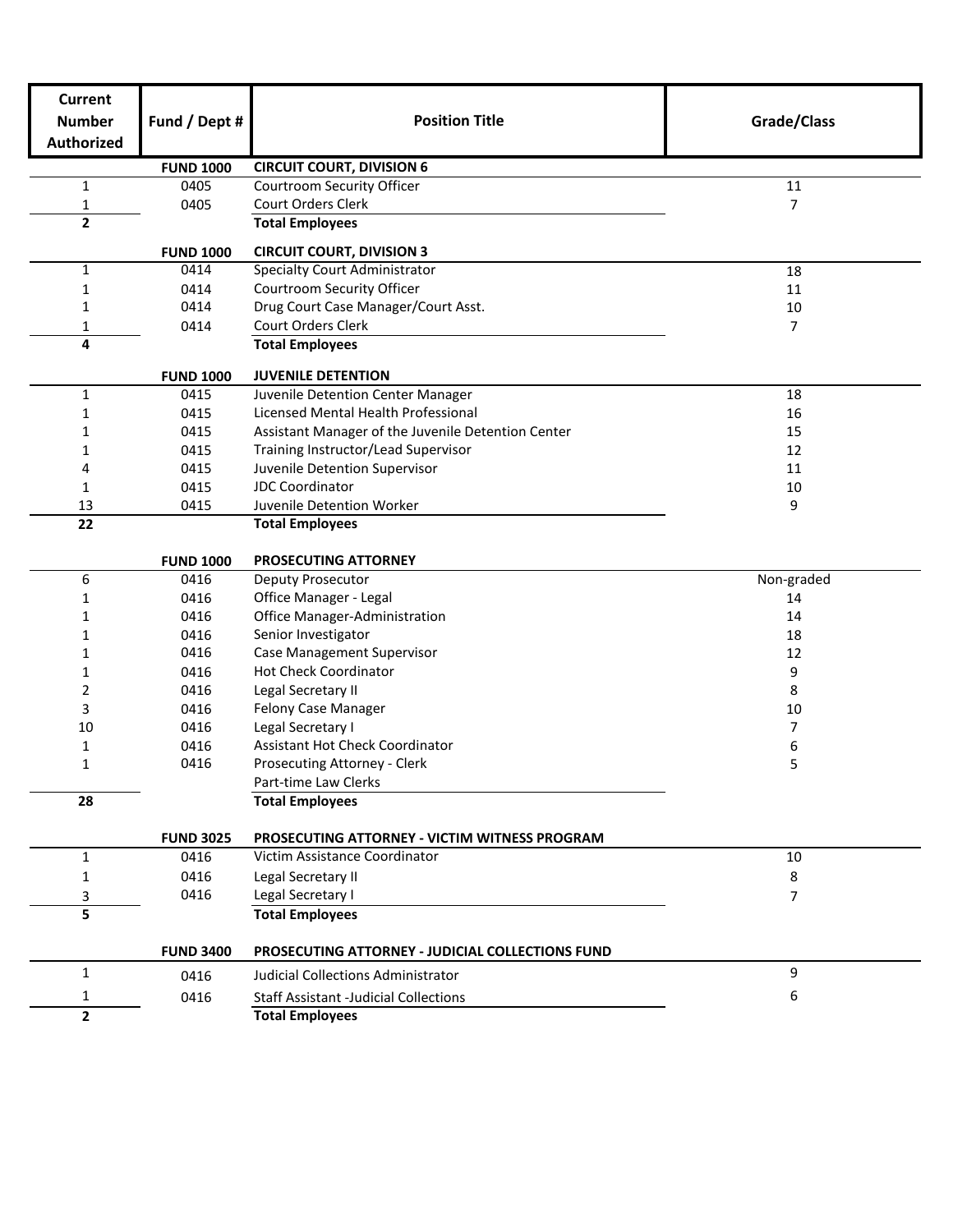| Current<br><b>Number</b><br><b>Authorized</b> | Fund / Dept #    | <b>Position Title</b>                                                  | Grade/Class              |  |  |  |
|-----------------------------------------------|------------------|------------------------------------------------------------------------|--------------------------|--|--|--|
|                                               | <b>FUND 1000</b> | <b>COUNTY JAIL</b>                                                     |                          |  |  |  |
| $\mathbf{1}$                                  | 0418             | Jail Administrator - Captain                                           | Captain                  |  |  |  |
| 5                                             | 0418             | Lieutenant                                                             | Lieutenant               |  |  |  |
| 7                                             | 0418             | Sergeant                                                               | Sergeant                 |  |  |  |
| 4                                             | 0418             | <b>Booking Sergeant</b>                                                | Sergeant                 |  |  |  |
| 4                                             | 0418             | Corporal                                                               | Corporal                 |  |  |  |
| 8                                             | 0418             | Jailer III                                                             | Jailer III               |  |  |  |
| 19                                            | 0418             | Jailer II                                                              | Jailer II                |  |  |  |
| 65                                            | 0418             | Jailer I<br>*Incl Transport                                            | Jailer I                 |  |  |  |
| 2                                             | 0418             | Jailer - Work Detail<br>*Incl Transport                                | Jailer I                 |  |  |  |
| 1                                             | 0418             | Alternative Sentencing Coordinator                                     | 14                       |  |  |  |
| 1                                             | 0418             | <b>Executive Secretary</b>                                             | 12                       |  |  |  |
| 1                                             | 0418             | Jail Maintenance Service Tech                                          | 9                        |  |  |  |
| 1                                             | 0418             | Jail Secretary<br>*Incl Transport                                      | 6                        |  |  |  |
| 4                                             | 0418             | Jail Clerk                                                             | 5                        |  |  |  |
|                                               | 0418             | Part-Time Jailers                                                      | Jailer I                 |  |  |  |
| 123                                           |                  | <b>Total Employees (includes County Detention Facility (Fund 3018)</b> |                          |  |  |  |
| $-14$                                         |                  | <b>Less Jail Transport</b>                                             |                          |  |  |  |
| 109                                           |                  | Net General Fund - Jail                                                |                          |  |  |  |
|                                               |                  |                                                                        |                          |  |  |  |
|                                               | <b>FUND 3017</b> | <b>JAIL OPERATIONS &amp; MAINTENANCE</b>                               |                          |  |  |  |
| $\mathbf{1}$                                  | 0418             | Master Electrician/Maintenance Manager                                 | 18                       |  |  |  |
| 1                                             | 0418             | Jail Clerk<br>5                                                        |                          |  |  |  |
| $\overline{2}$                                |                  | <b>Total Employees</b>                                                 |                          |  |  |  |
|                                               | <b>FUND 3018</b> | <b>COUNTY DETENTION FACILITY</b>                                       |                          |  |  |  |
| 14                                            | 0418             | Jail Transport Positions Not to Exceed 14                              |                          |  |  |  |
|                                               | <b>FUND 3412</b> | <b>SHERIFF'S COMMISSARY</b>                                            |                          |  |  |  |
| $\mathbf 1$                                   | 0418             | Jail Clerk                                                             | 4                        |  |  |  |
| $\mathbf{1}$                                  |                  | <b>Total Employees</b>                                                 |                          |  |  |  |
|                                               | <b>FUND 1000</b> | <b>COUNTY CORONER</b>                                                  |                          |  |  |  |
| $\mathbf{1}$                                  | 0419             | <b>CORONER</b>                                                         | <b>Elected Official</b>  |  |  |  |
|                                               |                  | Chief Deputy Coroner (Funding transferred to Dpty. Coroner Per         |                          |  |  |  |
| 0                                             | 0419             | Call Pay)                                                              | 15                       |  |  |  |
| 2                                             | 0419             | Deputy Coroner                                                         | 13                       |  |  |  |
| $\mathbf{1}$                                  | 0419             | Coroner Assistant/Deputy Coroner                                       | 8                        |  |  |  |
|                                               | 0419             | <b>Deputy Coroners</b>                                                 | See Special Rates of Pay |  |  |  |
| 4                                             |                  | <b>Total Employees</b>                                                 |                          |  |  |  |
|                                               | <b>FUND 1000</b> | <b>JUVENILE PROBATION</b>                                              |                          |  |  |  |
| $\mathbf{1}$                                  | 0480             | Chief Juvenile Probation Officer                                       | 19                       |  |  |  |
| 1                                             | 0480             | Social Worker                                                          | 16                       |  |  |  |
| 2                                             | 0480             | Juvenile Intake Officer Supervisor                                     | 14                       |  |  |  |
| 1                                             | 0480             | Juvenile Probation Officer Supervisor                                  | 14                       |  |  |  |
| 2                                             | 0480             | Juvenile Probation Officer-Team Lead                                   | 13                       |  |  |  |
| 4                                             | 0480             | Juvenile Intake Officer                                                | 12                       |  |  |  |
| 5                                             | 0480             | Juvenile Probation Officer                                             | 11                       |  |  |  |
| 2                                             | 0480             | Legal Secretary/Court Orders Clerk                                     | $\overline{7}$           |  |  |  |
|                                               | 0480             | Part-time Juvenile Probation                                           |                          |  |  |  |
| 18                                            |                  | <b>Total Employees</b>                                                 |                          |  |  |  |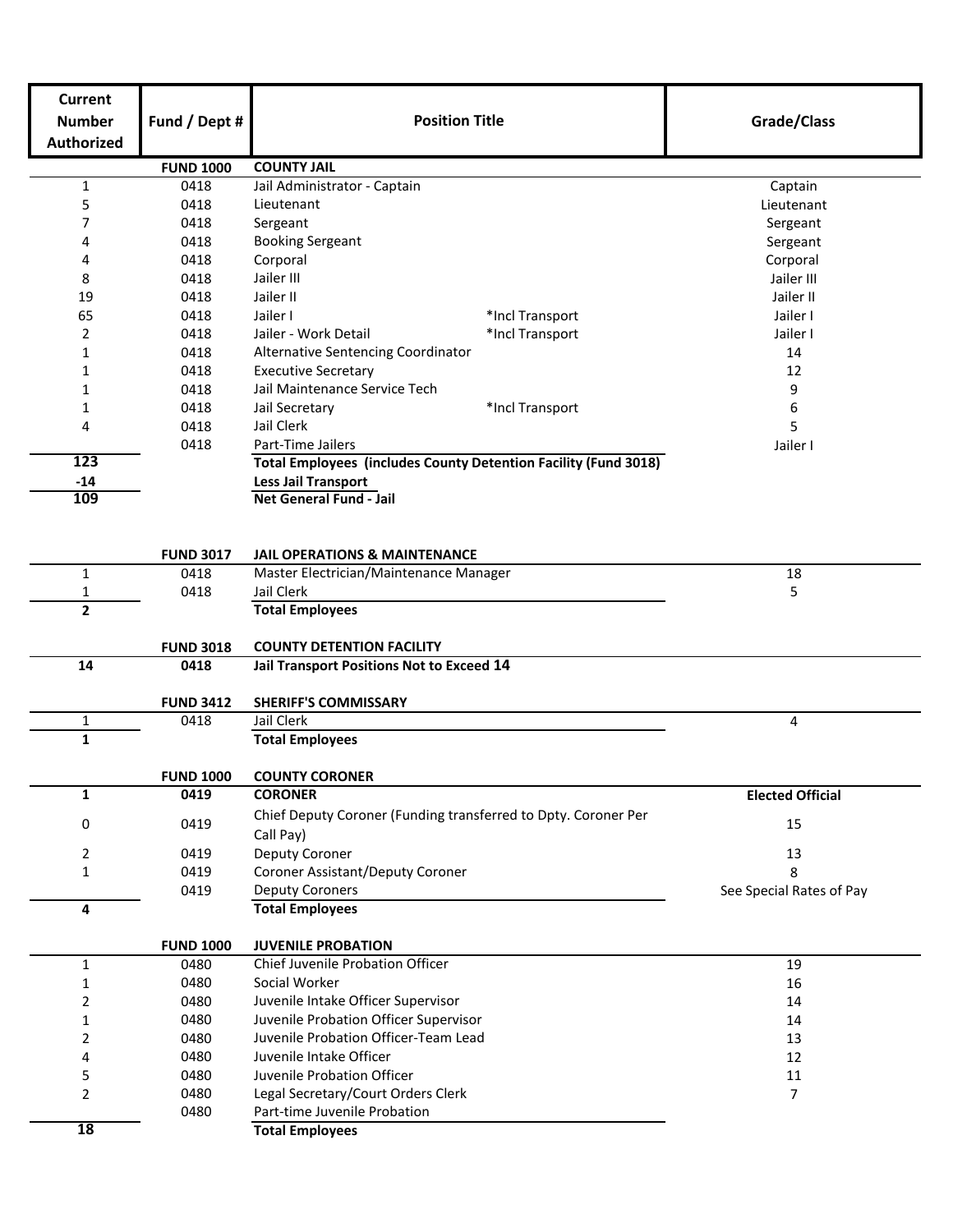| <b>Position Title</b><br>Fund / Dept #<br>Grade/Class<br><b>Number</b><br><b>Authorized</b><br><b>FUND 1000</b><br><b>DEPARTMENT OF EMERGENCY MANAGEMENT</b><br>Director of Emergency Management<br>19<br>$\mathbf{1}$<br>0500<br>0500<br><b>Public Safety Support Specialist</b><br>10<br>1<br>$\mathbf{2}$<br><b>Total Employees</b><br><b>CENCOM</b><br><b>FUND 1000</b><br>Director of Emergency Communications<br>$\mathbf{1}$<br>0501<br>19<br>Deputy Director Operation<br>0501<br>12<br>1<br>Quality Assurance/Training Coordinator<br>0501<br>12<br>1<br>Public Safety Dispatch Supervisor<br>0501<br>11<br>4<br>0501<br><b>Public Safety Dispatch Trainers</b><br>4<br>10<br>0501<br>Public Safety Dispatcher II<br>9<br>18<br>0501<br>Public Safety Dispatcher I<br>8<br>29<br><b>Total Employees</b><br><b>FIRE SERVICES</b><br><b>FUND 1000</b><br>Director of Community Risk Reduction<br>$\mathbf{1}$<br>0502<br>19<br>0502<br><b>Assistant Director of Fire Services</b><br>15<br>1<br>$\overline{2}$<br><b>Total Employees</b><br><b>VETERAN SERVICES</b><br><b>FUND 1000</b><br>Director of Veteran Services<br>$\mathbf{1}$<br>16<br>0800<br>0800<br>Veteran Services Officer<br>1<br>12<br>0800<br><b>Staff Assistant</b><br>6<br>1<br>3<br><b>Total Employees</b><br><b>FUND 2000</b><br><b>COUNTY ROAD DEPARTMENT</b><br>0200<br>County Judge (25%)<br>Non-Graded<br>0200<br>Chief Engineer (75%)<br>Non-Graded<br>Administrator of Public Service<br>0200<br>24<br>1<br><b>Construction Supertendent II</b><br>0200<br>20<br>1<br>0200<br>Shop Superintendent - Fleet Manager<br>17<br>1<br>0200<br>Administrative Safety/Asset Control Coordinator<br>17<br>1<br>0200<br>Office Administrator<br>$17\,$<br>1<br>2<br>0200<br>Assistant Road Superintendent<br>15<br><b>Equipment Operator IV</b><br>12<br>$\mathbf 1$<br>0200<br><b>Equipment Operator III</b><br>$11\,$<br>18<br>0200<br>3<br>0200<br>Foreman<br>11<br>Welder/Mechanic III<br>3<br>0200<br>11<br>Welder/Mechanic II<br>0200<br>10<br>4<br>0200<br>Road Assessment Specialist<br>$10\,$<br>1<br>0200<br>Welder/Mechanic I<br>9<br>1<br>0200<br>9<br>Public Works Data Administrator<br>1<br>0200<br><b>Equipment Operator II</b><br>8<br>13<br>0200<br>4<br><b>Equipment Operator I</b><br>6<br>0200<br>Maintenance - Sign Shop<br>6<br>1<br>Formfitter/Finisher<br>0200<br>6<br>1<br><b>Staff Assistant</b><br>2<br>0200<br>6<br><b>Truck Driver II</b><br>6<br>8<br>0200<br>Truck Driver I<br>5<br>9<br>0200<br>0200<br><b>Tool and Parts Attendent</b><br>5<br>1<br>0200<br><b>General Laborers</b><br>3<br>1<br>79<br><b>Total Employees</b> | <b>Current</b> |  |  |
|------------------------------------------------------------------------------------------------------------------------------------------------------------------------------------------------------------------------------------------------------------------------------------------------------------------------------------------------------------------------------------------------------------------------------------------------------------------------------------------------------------------------------------------------------------------------------------------------------------------------------------------------------------------------------------------------------------------------------------------------------------------------------------------------------------------------------------------------------------------------------------------------------------------------------------------------------------------------------------------------------------------------------------------------------------------------------------------------------------------------------------------------------------------------------------------------------------------------------------------------------------------------------------------------------------------------------------------------------------------------------------------------------------------------------------------------------------------------------------------------------------------------------------------------------------------------------------------------------------------------------------------------------------------------------------------------------------------------------------------------------------------------------------------------------------------------------------------------------------------------------------------------------------------------------------------------------------------------------------------------------------------------------------------------------------------------------------------------------------------------------------------------------------------------------------------------------------------------------------------------------------------------------------------------------------------------------------------------------------------------------------------------------------------------------------------------------------------------------------------------------------------------------------------------------------------------------------------------------------------------------------------|----------------|--|--|
|                                                                                                                                                                                                                                                                                                                                                                                                                                                                                                                                                                                                                                                                                                                                                                                                                                                                                                                                                                                                                                                                                                                                                                                                                                                                                                                                                                                                                                                                                                                                                                                                                                                                                                                                                                                                                                                                                                                                                                                                                                                                                                                                                                                                                                                                                                                                                                                                                                                                                                                                                                                                                                          |                |  |  |
|                                                                                                                                                                                                                                                                                                                                                                                                                                                                                                                                                                                                                                                                                                                                                                                                                                                                                                                                                                                                                                                                                                                                                                                                                                                                                                                                                                                                                                                                                                                                                                                                                                                                                                                                                                                                                                                                                                                                                                                                                                                                                                                                                                                                                                                                                                                                                                                                                                                                                                                                                                                                                                          |                |  |  |
|                                                                                                                                                                                                                                                                                                                                                                                                                                                                                                                                                                                                                                                                                                                                                                                                                                                                                                                                                                                                                                                                                                                                                                                                                                                                                                                                                                                                                                                                                                                                                                                                                                                                                                                                                                                                                                                                                                                                                                                                                                                                                                                                                                                                                                                                                                                                                                                                                                                                                                                                                                                                                                          |                |  |  |
|                                                                                                                                                                                                                                                                                                                                                                                                                                                                                                                                                                                                                                                                                                                                                                                                                                                                                                                                                                                                                                                                                                                                                                                                                                                                                                                                                                                                                                                                                                                                                                                                                                                                                                                                                                                                                                                                                                                                                                                                                                                                                                                                                                                                                                                                                                                                                                                                                                                                                                                                                                                                                                          |                |  |  |
|                                                                                                                                                                                                                                                                                                                                                                                                                                                                                                                                                                                                                                                                                                                                                                                                                                                                                                                                                                                                                                                                                                                                                                                                                                                                                                                                                                                                                                                                                                                                                                                                                                                                                                                                                                                                                                                                                                                                                                                                                                                                                                                                                                                                                                                                                                                                                                                                                                                                                                                                                                                                                                          |                |  |  |
|                                                                                                                                                                                                                                                                                                                                                                                                                                                                                                                                                                                                                                                                                                                                                                                                                                                                                                                                                                                                                                                                                                                                                                                                                                                                                                                                                                                                                                                                                                                                                                                                                                                                                                                                                                                                                                                                                                                                                                                                                                                                                                                                                                                                                                                                                                                                                                                                                                                                                                                                                                                                                                          |                |  |  |
|                                                                                                                                                                                                                                                                                                                                                                                                                                                                                                                                                                                                                                                                                                                                                                                                                                                                                                                                                                                                                                                                                                                                                                                                                                                                                                                                                                                                                                                                                                                                                                                                                                                                                                                                                                                                                                                                                                                                                                                                                                                                                                                                                                                                                                                                                                                                                                                                                                                                                                                                                                                                                                          |                |  |  |
|                                                                                                                                                                                                                                                                                                                                                                                                                                                                                                                                                                                                                                                                                                                                                                                                                                                                                                                                                                                                                                                                                                                                                                                                                                                                                                                                                                                                                                                                                                                                                                                                                                                                                                                                                                                                                                                                                                                                                                                                                                                                                                                                                                                                                                                                                                                                                                                                                                                                                                                                                                                                                                          |                |  |  |
|                                                                                                                                                                                                                                                                                                                                                                                                                                                                                                                                                                                                                                                                                                                                                                                                                                                                                                                                                                                                                                                                                                                                                                                                                                                                                                                                                                                                                                                                                                                                                                                                                                                                                                                                                                                                                                                                                                                                                                                                                                                                                                                                                                                                                                                                                                                                                                                                                                                                                                                                                                                                                                          |                |  |  |
|                                                                                                                                                                                                                                                                                                                                                                                                                                                                                                                                                                                                                                                                                                                                                                                                                                                                                                                                                                                                                                                                                                                                                                                                                                                                                                                                                                                                                                                                                                                                                                                                                                                                                                                                                                                                                                                                                                                                                                                                                                                                                                                                                                                                                                                                                                                                                                                                                                                                                                                                                                                                                                          |                |  |  |
|                                                                                                                                                                                                                                                                                                                                                                                                                                                                                                                                                                                                                                                                                                                                                                                                                                                                                                                                                                                                                                                                                                                                                                                                                                                                                                                                                                                                                                                                                                                                                                                                                                                                                                                                                                                                                                                                                                                                                                                                                                                                                                                                                                                                                                                                                                                                                                                                                                                                                                                                                                                                                                          |                |  |  |
|                                                                                                                                                                                                                                                                                                                                                                                                                                                                                                                                                                                                                                                                                                                                                                                                                                                                                                                                                                                                                                                                                                                                                                                                                                                                                                                                                                                                                                                                                                                                                                                                                                                                                                                                                                                                                                                                                                                                                                                                                                                                                                                                                                                                                                                                                                                                                                                                                                                                                                                                                                                                                                          |                |  |  |
|                                                                                                                                                                                                                                                                                                                                                                                                                                                                                                                                                                                                                                                                                                                                                                                                                                                                                                                                                                                                                                                                                                                                                                                                                                                                                                                                                                                                                                                                                                                                                                                                                                                                                                                                                                                                                                                                                                                                                                                                                                                                                                                                                                                                                                                                                                                                                                                                                                                                                                                                                                                                                                          |                |  |  |
|                                                                                                                                                                                                                                                                                                                                                                                                                                                                                                                                                                                                                                                                                                                                                                                                                                                                                                                                                                                                                                                                                                                                                                                                                                                                                                                                                                                                                                                                                                                                                                                                                                                                                                                                                                                                                                                                                                                                                                                                                                                                                                                                                                                                                                                                                                                                                                                                                                                                                                                                                                                                                                          |                |  |  |
|                                                                                                                                                                                                                                                                                                                                                                                                                                                                                                                                                                                                                                                                                                                                                                                                                                                                                                                                                                                                                                                                                                                                                                                                                                                                                                                                                                                                                                                                                                                                                                                                                                                                                                                                                                                                                                                                                                                                                                                                                                                                                                                                                                                                                                                                                                                                                                                                                                                                                                                                                                                                                                          |                |  |  |
|                                                                                                                                                                                                                                                                                                                                                                                                                                                                                                                                                                                                                                                                                                                                                                                                                                                                                                                                                                                                                                                                                                                                                                                                                                                                                                                                                                                                                                                                                                                                                                                                                                                                                                                                                                                                                                                                                                                                                                                                                                                                                                                                                                                                                                                                                                                                                                                                                                                                                                                                                                                                                                          |                |  |  |
|                                                                                                                                                                                                                                                                                                                                                                                                                                                                                                                                                                                                                                                                                                                                                                                                                                                                                                                                                                                                                                                                                                                                                                                                                                                                                                                                                                                                                                                                                                                                                                                                                                                                                                                                                                                                                                                                                                                                                                                                                                                                                                                                                                                                                                                                                                                                                                                                                                                                                                                                                                                                                                          |                |  |  |
|                                                                                                                                                                                                                                                                                                                                                                                                                                                                                                                                                                                                                                                                                                                                                                                                                                                                                                                                                                                                                                                                                                                                                                                                                                                                                                                                                                                                                                                                                                                                                                                                                                                                                                                                                                                                                                                                                                                                                                                                                                                                                                                                                                                                                                                                                                                                                                                                                                                                                                                                                                                                                                          |                |  |  |
|                                                                                                                                                                                                                                                                                                                                                                                                                                                                                                                                                                                                                                                                                                                                                                                                                                                                                                                                                                                                                                                                                                                                                                                                                                                                                                                                                                                                                                                                                                                                                                                                                                                                                                                                                                                                                                                                                                                                                                                                                                                                                                                                                                                                                                                                                                                                                                                                                                                                                                                                                                                                                                          |                |  |  |
|                                                                                                                                                                                                                                                                                                                                                                                                                                                                                                                                                                                                                                                                                                                                                                                                                                                                                                                                                                                                                                                                                                                                                                                                                                                                                                                                                                                                                                                                                                                                                                                                                                                                                                                                                                                                                                                                                                                                                                                                                                                                                                                                                                                                                                                                                                                                                                                                                                                                                                                                                                                                                                          |                |  |  |
|                                                                                                                                                                                                                                                                                                                                                                                                                                                                                                                                                                                                                                                                                                                                                                                                                                                                                                                                                                                                                                                                                                                                                                                                                                                                                                                                                                                                                                                                                                                                                                                                                                                                                                                                                                                                                                                                                                                                                                                                                                                                                                                                                                                                                                                                                                                                                                                                                                                                                                                                                                                                                                          |                |  |  |
|                                                                                                                                                                                                                                                                                                                                                                                                                                                                                                                                                                                                                                                                                                                                                                                                                                                                                                                                                                                                                                                                                                                                                                                                                                                                                                                                                                                                                                                                                                                                                                                                                                                                                                                                                                                                                                                                                                                                                                                                                                                                                                                                                                                                                                                                                                                                                                                                                                                                                                                                                                                                                                          |                |  |  |
|                                                                                                                                                                                                                                                                                                                                                                                                                                                                                                                                                                                                                                                                                                                                                                                                                                                                                                                                                                                                                                                                                                                                                                                                                                                                                                                                                                                                                                                                                                                                                                                                                                                                                                                                                                                                                                                                                                                                                                                                                                                                                                                                                                                                                                                                                                                                                                                                                                                                                                                                                                                                                                          |                |  |  |
|                                                                                                                                                                                                                                                                                                                                                                                                                                                                                                                                                                                                                                                                                                                                                                                                                                                                                                                                                                                                                                                                                                                                                                                                                                                                                                                                                                                                                                                                                                                                                                                                                                                                                                                                                                                                                                                                                                                                                                                                                                                                                                                                                                                                                                                                                                                                                                                                                                                                                                                                                                                                                                          |                |  |  |
|                                                                                                                                                                                                                                                                                                                                                                                                                                                                                                                                                                                                                                                                                                                                                                                                                                                                                                                                                                                                                                                                                                                                                                                                                                                                                                                                                                                                                                                                                                                                                                                                                                                                                                                                                                                                                                                                                                                                                                                                                                                                                                                                                                                                                                                                                                                                                                                                                                                                                                                                                                                                                                          |                |  |  |
|                                                                                                                                                                                                                                                                                                                                                                                                                                                                                                                                                                                                                                                                                                                                                                                                                                                                                                                                                                                                                                                                                                                                                                                                                                                                                                                                                                                                                                                                                                                                                                                                                                                                                                                                                                                                                                                                                                                                                                                                                                                                                                                                                                                                                                                                                                                                                                                                                                                                                                                                                                                                                                          |                |  |  |
|                                                                                                                                                                                                                                                                                                                                                                                                                                                                                                                                                                                                                                                                                                                                                                                                                                                                                                                                                                                                                                                                                                                                                                                                                                                                                                                                                                                                                                                                                                                                                                                                                                                                                                                                                                                                                                                                                                                                                                                                                                                                                                                                                                                                                                                                                                                                                                                                                                                                                                                                                                                                                                          |                |  |  |
|                                                                                                                                                                                                                                                                                                                                                                                                                                                                                                                                                                                                                                                                                                                                                                                                                                                                                                                                                                                                                                                                                                                                                                                                                                                                                                                                                                                                                                                                                                                                                                                                                                                                                                                                                                                                                                                                                                                                                                                                                                                                                                                                                                                                                                                                                                                                                                                                                                                                                                                                                                                                                                          |                |  |  |
|                                                                                                                                                                                                                                                                                                                                                                                                                                                                                                                                                                                                                                                                                                                                                                                                                                                                                                                                                                                                                                                                                                                                                                                                                                                                                                                                                                                                                                                                                                                                                                                                                                                                                                                                                                                                                                                                                                                                                                                                                                                                                                                                                                                                                                                                                                                                                                                                                                                                                                                                                                                                                                          |                |  |  |
|                                                                                                                                                                                                                                                                                                                                                                                                                                                                                                                                                                                                                                                                                                                                                                                                                                                                                                                                                                                                                                                                                                                                                                                                                                                                                                                                                                                                                                                                                                                                                                                                                                                                                                                                                                                                                                                                                                                                                                                                                                                                                                                                                                                                                                                                                                                                                                                                                                                                                                                                                                                                                                          |                |  |  |
|                                                                                                                                                                                                                                                                                                                                                                                                                                                                                                                                                                                                                                                                                                                                                                                                                                                                                                                                                                                                                                                                                                                                                                                                                                                                                                                                                                                                                                                                                                                                                                                                                                                                                                                                                                                                                                                                                                                                                                                                                                                                                                                                                                                                                                                                                                                                                                                                                                                                                                                                                                                                                                          |                |  |  |
|                                                                                                                                                                                                                                                                                                                                                                                                                                                                                                                                                                                                                                                                                                                                                                                                                                                                                                                                                                                                                                                                                                                                                                                                                                                                                                                                                                                                                                                                                                                                                                                                                                                                                                                                                                                                                                                                                                                                                                                                                                                                                                                                                                                                                                                                                                                                                                                                                                                                                                                                                                                                                                          |                |  |  |
|                                                                                                                                                                                                                                                                                                                                                                                                                                                                                                                                                                                                                                                                                                                                                                                                                                                                                                                                                                                                                                                                                                                                                                                                                                                                                                                                                                                                                                                                                                                                                                                                                                                                                                                                                                                                                                                                                                                                                                                                                                                                                                                                                                                                                                                                                                                                                                                                                                                                                                                                                                                                                                          |                |  |  |
|                                                                                                                                                                                                                                                                                                                                                                                                                                                                                                                                                                                                                                                                                                                                                                                                                                                                                                                                                                                                                                                                                                                                                                                                                                                                                                                                                                                                                                                                                                                                                                                                                                                                                                                                                                                                                                                                                                                                                                                                                                                                                                                                                                                                                                                                                                                                                                                                                                                                                                                                                                                                                                          |                |  |  |
|                                                                                                                                                                                                                                                                                                                                                                                                                                                                                                                                                                                                                                                                                                                                                                                                                                                                                                                                                                                                                                                                                                                                                                                                                                                                                                                                                                                                                                                                                                                                                                                                                                                                                                                                                                                                                                                                                                                                                                                                                                                                                                                                                                                                                                                                                                                                                                                                                                                                                                                                                                                                                                          |                |  |  |
|                                                                                                                                                                                                                                                                                                                                                                                                                                                                                                                                                                                                                                                                                                                                                                                                                                                                                                                                                                                                                                                                                                                                                                                                                                                                                                                                                                                                                                                                                                                                                                                                                                                                                                                                                                                                                                                                                                                                                                                                                                                                                                                                                                                                                                                                                                                                                                                                                                                                                                                                                                                                                                          |                |  |  |
|                                                                                                                                                                                                                                                                                                                                                                                                                                                                                                                                                                                                                                                                                                                                                                                                                                                                                                                                                                                                                                                                                                                                                                                                                                                                                                                                                                                                                                                                                                                                                                                                                                                                                                                                                                                                                                                                                                                                                                                                                                                                                                                                                                                                                                                                                                                                                                                                                                                                                                                                                                                                                                          |                |  |  |
|                                                                                                                                                                                                                                                                                                                                                                                                                                                                                                                                                                                                                                                                                                                                                                                                                                                                                                                                                                                                                                                                                                                                                                                                                                                                                                                                                                                                                                                                                                                                                                                                                                                                                                                                                                                                                                                                                                                                                                                                                                                                                                                                                                                                                                                                                                                                                                                                                                                                                                                                                                                                                                          |                |  |  |
|                                                                                                                                                                                                                                                                                                                                                                                                                                                                                                                                                                                                                                                                                                                                                                                                                                                                                                                                                                                                                                                                                                                                                                                                                                                                                                                                                                                                                                                                                                                                                                                                                                                                                                                                                                                                                                                                                                                                                                                                                                                                                                                                                                                                                                                                                                                                                                                                                                                                                                                                                                                                                                          |                |  |  |
|                                                                                                                                                                                                                                                                                                                                                                                                                                                                                                                                                                                                                                                                                                                                                                                                                                                                                                                                                                                                                                                                                                                                                                                                                                                                                                                                                                                                                                                                                                                                                                                                                                                                                                                                                                                                                                                                                                                                                                                                                                                                                                                                                                                                                                                                                                                                                                                                                                                                                                                                                                                                                                          |                |  |  |
|                                                                                                                                                                                                                                                                                                                                                                                                                                                                                                                                                                                                                                                                                                                                                                                                                                                                                                                                                                                                                                                                                                                                                                                                                                                                                                                                                                                                                                                                                                                                                                                                                                                                                                                                                                                                                                                                                                                                                                                                                                                                                                                                                                                                                                                                                                                                                                                                                                                                                                                                                                                                                                          |                |  |  |
|                                                                                                                                                                                                                                                                                                                                                                                                                                                                                                                                                                                                                                                                                                                                                                                                                                                                                                                                                                                                                                                                                                                                                                                                                                                                                                                                                                                                                                                                                                                                                                                                                                                                                                                                                                                                                                                                                                                                                                                                                                                                                                                                                                                                                                                                                                                                                                                                                                                                                                                                                                                                                                          |                |  |  |
|                                                                                                                                                                                                                                                                                                                                                                                                                                                                                                                                                                                                                                                                                                                                                                                                                                                                                                                                                                                                                                                                                                                                                                                                                                                                                                                                                                                                                                                                                                                                                                                                                                                                                                                                                                                                                                                                                                                                                                                                                                                                                                                                                                                                                                                                                                                                                                                                                                                                                                                                                                                                                                          |                |  |  |
|                                                                                                                                                                                                                                                                                                                                                                                                                                                                                                                                                                                                                                                                                                                                                                                                                                                                                                                                                                                                                                                                                                                                                                                                                                                                                                                                                                                                                                                                                                                                                                                                                                                                                                                                                                                                                                                                                                                                                                                                                                                                                                                                                                                                                                                                                                                                                                                                                                                                                                                                                                                                                                          |                |  |  |
|                                                                                                                                                                                                                                                                                                                                                                                                                                                                                                                                                                                                                                                                                                                                                                                                                                                                                                                                                                                                                                                                                                                                                                                                                                                                                                                                                                                                                                                                                                                                                                                                                                                                                                                                                                                                                                                                                                                                                                                                                                                                                                                                                                                                                                                                                                                                                                                                                                                                                                                                                                                                                                          |                |  |  |
|                                                                                                                                                                                                                                                                                                                                                                                                                                                                                                                                                                                                                                                                                                                                                                                                                                                                                                                                                                                                                                                                                                                                                                                                                                                                                                                                                                                                                                                                                                                                                                                                                                                                                                                                                                                                                                                                                                                                                                                                                                                                                                                                                                                                                                                                                                                                                                                                                                                                                                                                                                                                                                          |                |  |  |
|                                                                                                                                                                                                                                                                                                                                                                                                                                                                                                                                                                                                                                                                                                                                                                                                                                                                                                                                                                                                                                                                                                                                                                                                                                                                                                                                                                                                                                                                                                                                                                                                                                                                                                                                                                                                                                                                                                                                                                                                                                                                                                                                                                                                                                                                                                                                                                                                                                                                                                                                                                                                                                          |                |  |  |
|                                                                                                                                                                                                                                                                                                                                                                                                                                                                                                                                                                                                                                                                                                                                                                                                                                                                                                                                                                                                                                                                                                                                                                                                                                                                                                                                                                                                                                                                                                                                                                                                                                                                                                                                                                                                                                                                                                                                                                                                                                                                                                                                                                                                                                                                                                                                                                                                                                                                                                                                                                                                                                          |                |  |  |
|                                                                                                                                                                                                                                                                                                                                                                                                                                                                                                                                                                                                                                                                                                                                                                                                                                                                                                                                                                                                                                                                                                                                                                                                                                                                                                                                                                                                                                                                                                                                                                                                                                                                                                                                                                                                                                                                                                                                                                                                                                                                                                                                                                                                                                                                                                                                                                                                                                                                                                                                                                                                                                          |                |  |  |
|                                                                                                                                                                                                                                                                                                                                                                                                                                                                                                                                                                                                                                                                                                                                                                                                                                                                                                                                                                                                                                                                                                                                                                                                                                                                                                                                                                                                                                                                                                                                                                                                                                                                                                                                                                                                                                                                                                                                                                                                                                                                                                                                                                                                                                                                                                                                                                                                                                                                                                                                                                                                                                          |                |  |  |
|                                                                                                                                                                                                                                                                                                                                                                                                                                                                                                                                                                                                                                                                                                                                                                                                                                                                                                                                                                                                                                                                                                                                                                                                                                                                                                                                                                                                                                                                                                                                                                                                                                                                                                                                                                                                                                                                                                                                                                                                                                                                                                                                                                                                                                                                                                                                                                                                                                                                                                                                                                                                                                          |                |  |  |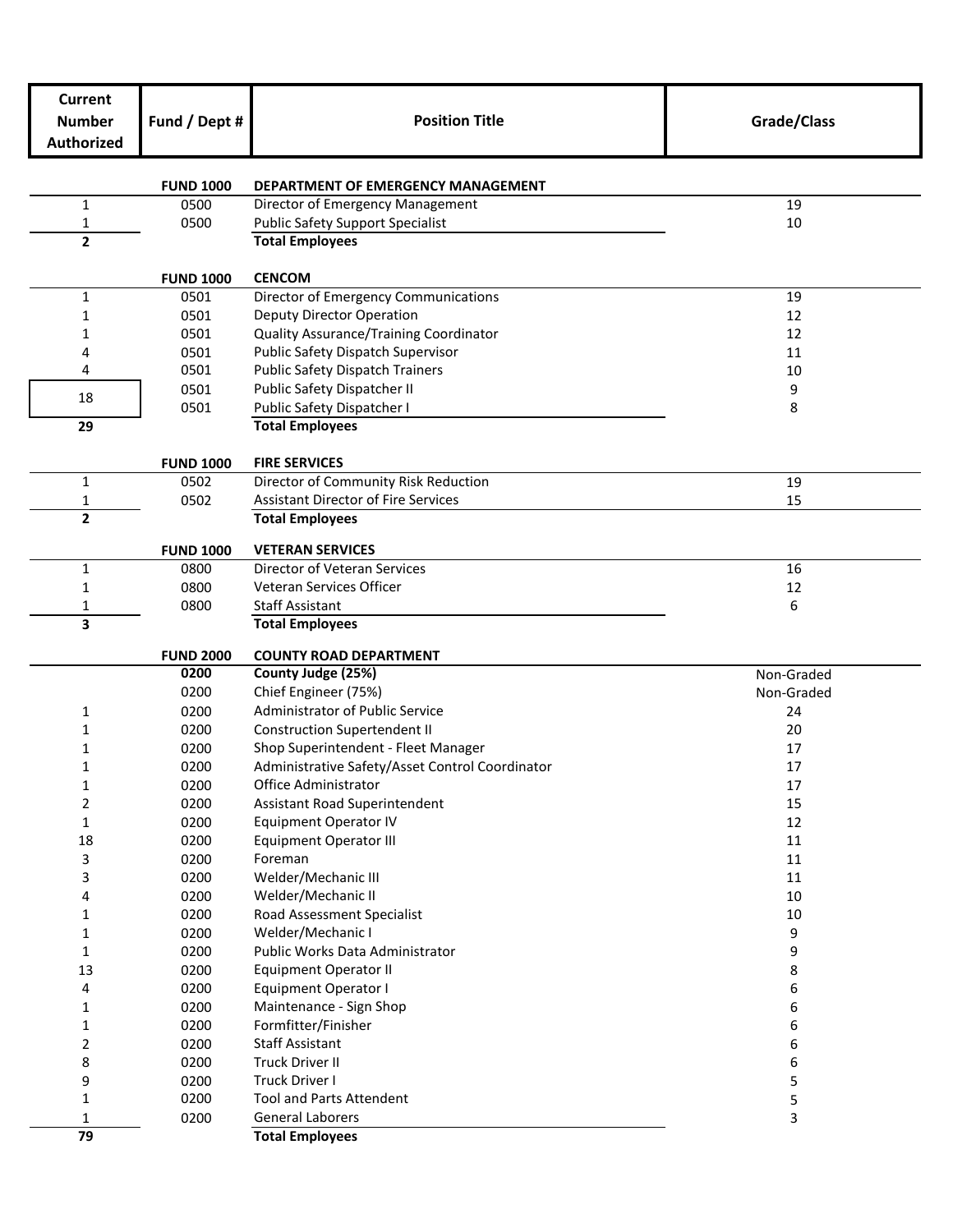| <b>Current</b><br><b>Number</b><br><b>Authorized</b> | Fund / Dept #    | <b>Position Title</b>                                | Grade/Class             |
|------------------------------------------------------|------------------|------------------------------------------------------|-------------------------|
|                                                      | <b>FUND 3020</b> | 9-1-1 ADMINISTRATION                                 |                         |
| $\mathbf{1}$                                         | 0520             | Director of 9-1-1 Operations                         | 18                      |
| 2                                                    | 0520             | GIS Analyst I                                        | 13                      |
| 3                                                    |                  | <b>Total Employees</b>                               |                         |
|                                                      | <b>FUND 3024</b> | <b>PUBLIC DEFENDER</b>                               |                         |
| 6                                                    | 0417             | Deputy Public Defender                               | Non-graded              |
| $\mathbf{1}$                                         | 0417             | <b>Office Manager</b>                                | 14                      |
| 1                                                    | 0417             | Investigator                                         | 13                      |
| 4                                                    | 0417             | Case Manager                                         | 10                      |
| 1                                                    | 0417             | Legal Secretary                                      | $\overline{ }$          |
| 13                                                   |                  | <b>Total Employees</b>                               |                         |
|                                                      | <b>FUND 1800</b> | <b>COUNTY TREASURER</b>                              |                         |
| $\mathbf{1}$                                         | 0103             | <b>Treasurer</b>                                     | <b>Elected Official</b> |
| 1                                                    | 0103             | Chief Deputy                                         | 19                      |
| $\overline{2}$                                       |                  | <b>Total Employees</b>                               |                         |
|                                                      | <b>FUND 3000</b> | <b>COUNTY TREASURER - Automation Fund</b>            |                         |
| $\mathbf 1$                                          | 0103             | Deputy Treasurer/Bookkeeper                          | 9                       |
| $\mathbf 1$                                          |                  | <b>Total Employees</b>                               |                         |
|                                                      | <b>FUND 1801</b> | <b>COUNTY COLLECTOR</b>                              |                         |
| $\mathbf 1$                                          | 0104             | Collector                                            | <b>Elected Official</b> |
| $\mathbf{1}$                                         | 0104             | <b>Financial Administrator</b>                       | Non-graded              |
| 1                                                    | 0104             | Chief Deputy                                         | 19                      |
| 1                                                    | 0104             | Administrator - Specialty Division                   | 12                      |
| 2                                                    | 0104             | Deputy Collector - Supervisor<br>10                  |                         |
| $\mathbf{1}$                                         | 0104             | Deputy Collector - Assistant Bookkeeper              | 8                       |
| 2                                                    | 0104             | Deputy Collector III                                 | 7                       |
| 3                                                    | 0104             | <b>Coordinator Specialty Division</b>                | 7                       |
| 6                                                    | 0104             | Deputy Collector II                                  | 6                       |
| 7                                                    | 0104             | Deputy Collector I                                   | 5                       |
| 25                                                   |                  | Part-time Deputy Collector<br><b>Total Employees</b> |                         |
|                                                      |                  |                                                      |                         |
|                                                      | <b>FUND 3001</b> | <b>COUNTY COLLECTOR - Automation Fund</b>            |                         |
| $\mathbf{1}$                                         | 0104             | Administrator of Operations                          | 14                      |
| $\mathbf 1$                                          | 0104             | Deputy Collector - Supervisor                        | 10                      |
| $\mathbf{2}$                                         |                  | <b>Total Employees</b>                               |                         |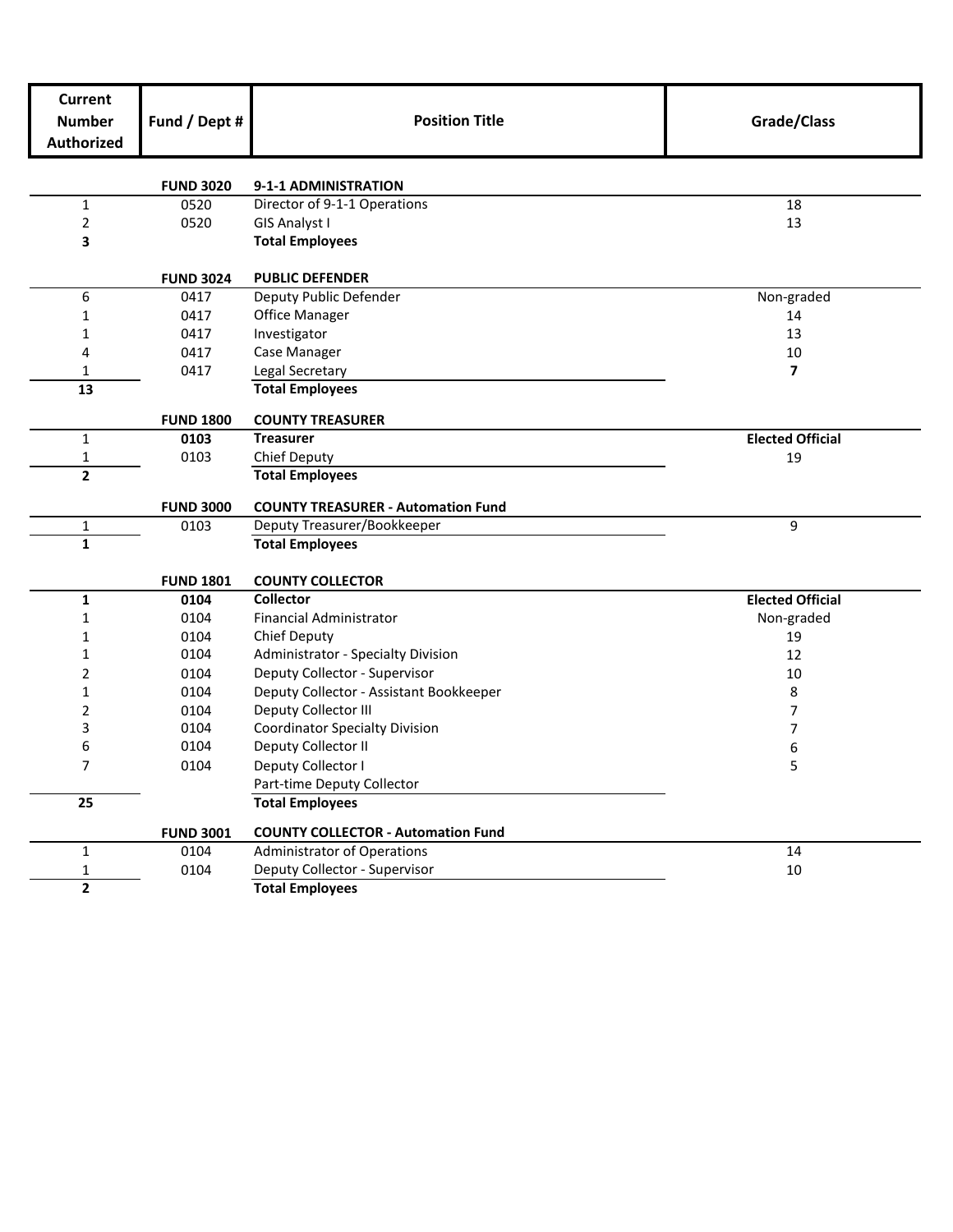| <b>Current</b>    |                  |                                          |                          |  |  |  |
|-------------------|------------------|------------------------------------------|--------------------------|--|--|--|
| <b>Number</b>     | Fund / Dept #    | <b>Position Title</b>                    | Grade/Class              |  |  |  |
| <b>Authorized</b> |                  |                                          |                          |  |  |  |
|                   | <b>FUND 1802</b> | <b>COUNTY ASSESSOR</b>                   |                          |  |  |  |
| $\mathbf 1$       | 0105             | <b>Assessor</b>                          | <b>Elected Official</b>  |  |  |  |
| $\mathbf{1}$      | 0105             | GIS & Mapping Manager                    | 20                       |  |  |  |
| 1                 | 0105             | Chief Deputy<br>19                       |                          |  |  |  |
| 1                 | 0105             | Supervisor - Real Estate Appraisers      | 18                       |  |  |  |
| 1                 | 0105             | <b>GIS Project Supervisor</b>            | 19                       |  |  |  |
| $\mathbf{1}$      | 0105             | <b>Software Application Specialist</b>   | 18                       |  |  |  |
| 1                 | 0105             | <b>GIS Analyst II</b>                    | 15                       |  |  |  |
| $\mathbf 1$       | 0105             | <b>Supervisor Commercial Appraiser</b>   | 14                       |  |  |  |
| $\mathbf{1}$      | 0105             | GIS Analyst I                            | 13                       |  |  |  |
|                   | 0105             | Appraiser Level V                        | 13                       |  |  |  |
|                   | 0105             | Appraiser Level IV                       | 12                       |  |  |  |
| 26                | 0105             | Appraiser Level III                      | 9                        |  |  |  |
|                   | 0105             | Appraiser Level II                       | 5                        |  |  |  |
|                   | 0105             | Appraiser Level I                        | 4                        |  |  |  |
| $\mathbf{1}$      | 0105             | Personal Property Manager                | 14                       |  |  |  |
| 1                 | 0105             | <b>Office Manager</b>                    | 14                       |  |  |  |
| 1                 | 0105             | Manager - Real Estate                    | 13                       |  |  |  |
| 1                 | 0105             | <b>GIS Technician III</b>                | 12                       |  |  |  |
| 1                 | 0105             | <b>GIS Technician II</b>                 | 10                       |  |  |  |
| 2                 | 0105             | GIS Technician I                         | 8                        |  |  |  |
| 8                 | 0105             | Deputy Assessor IV                       | 9                        |  |  |  |
| 13                | 0105             | Deputy Assessor III                      | 8                        |  |  |  |
| 15                | 0105             | Deputy Assessor II                       | 7                        |  |  |  |
| 6                 | 0105             | Deputy Assessor I                        | 6                        |  |  |  |
| 84                |                  | <b>Total Employees</b>                   |                          |  |  |  |
|                   | <b>FUND 3004</b> | <b>COUNTY ASSESSOR AMENDMENT 79 FUND</b> |                          |  |  |  |
| $\overline{2}$    | 0105             | Deputy Assessor IV<br>9                  |                          |  |  |  |
|                   | <b>FUND 1803</b> | <b>EQUALIZATION BOARD</b>                |                          |  |  |  |
| 9                 | 0106             | <b>Equalization Board Member</b>         | See Special Rates of Pay |  |  |  |
|                   | <b>FUND 1805</b> | <b>CIRCUIT CLERK/RECORDER</b>            |                          |  |  |  |
| 1                 | 0102             | <b>Circuit Clerk/Recorder</b>            | <b>Elected Official</b>  |  |  |  |
| 1                 | 0102             | <b>Chief Deputy</b>                      | 19                       |  |  |  |
| 1                 | 0102             | <b>Financial Administrator</b>           | Non-graded               |  |  |  |
| 1                 | 0102             | Software Specialist Administrator        | 18                       |  |  |  |
| 1                 | 0102             | <b>Court Administrator</b>               | 15                       |  |  |  |
| 1                 | 0102             | <b>IT Support Specialist</b>             | 14                       |  |  |  |
| $\mathbf{1}$      | 0102             | Recorder Administrator                   | 14                       |  |  |  |
| 1                 | 0102             | Supervisor - Bookkeeper                  | 12                       |  |  |  |
| 1                 | 0102             | Supervisor - Deeds and Mortgages         | 11                       |  |  |  |
| 1                 | 0102             | Supervisor-Child Support/Juvenile        | 11                       |  |  |  |
| $\overline{2}$    | 0102             | Supervisor-Court Records                 | $10\,$                   |  |  |  |
| 4                 | 0102             | Deputy Clerk - Bookkeeper                | 9                        |  |  |  |
| $\mathbf{1}$      | 0102             | Deputy Clerk - Court Records Manager     | 9                        |  |  |  |
| 12                | 0102             | Deputy Clerk - Courts                    | 8                        |  |  |  |
| 6                 | 0102             | Deputy Clerk Deeds and Mortgages         | 7                        |  |  |  |
| 35                |                  | <b>Total Employees</b>                   |                          |  |  |  |
|                   |                  |                                          |                          |  |  |  |